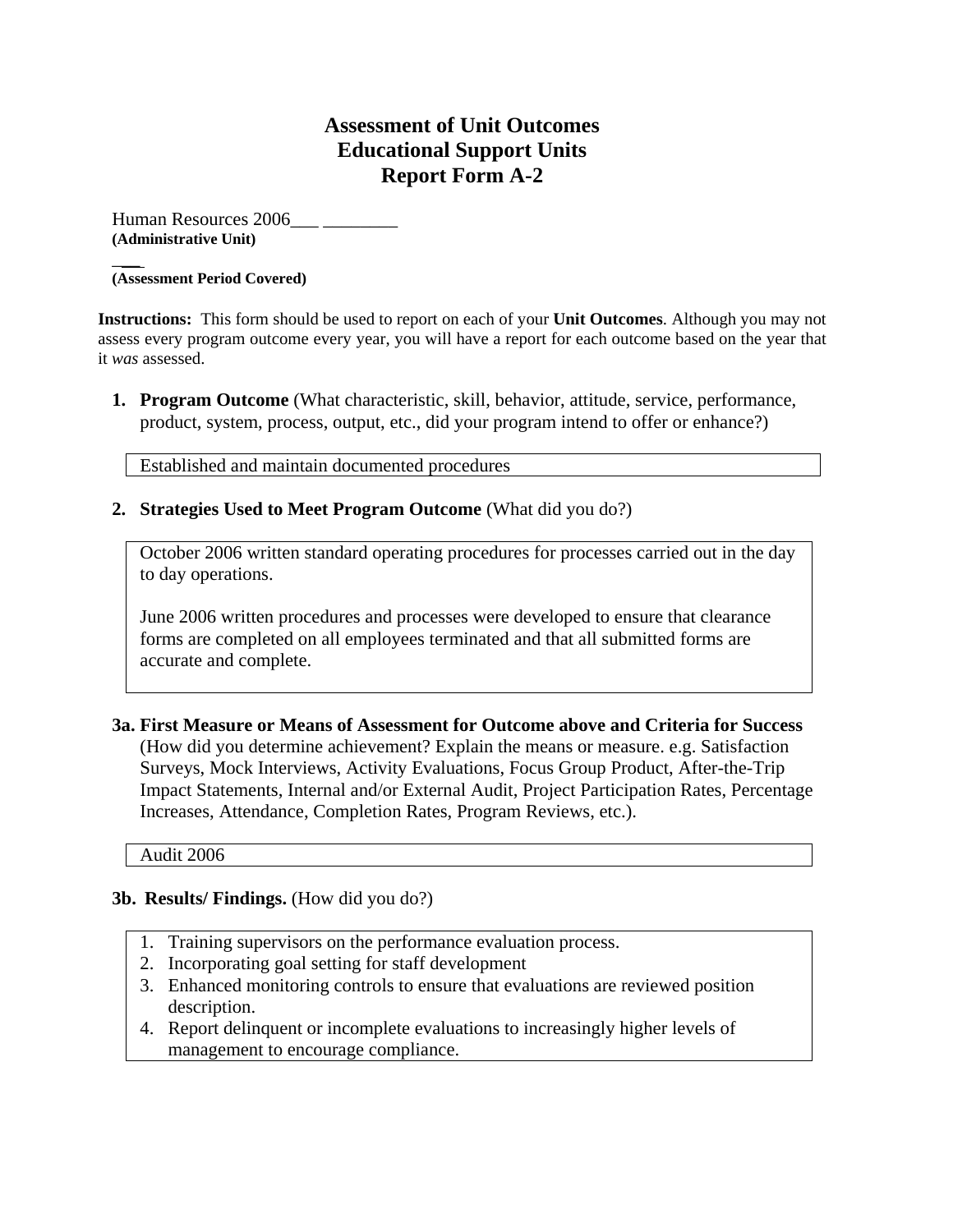**3c. Use of Results to Improve Unit Services** (How did you use the findings?)

- 1. Implementation of standard operating procedures for Human Resources
- 2. Development of an employee clearance procedure has proven to be beneficial in having a process in place.
- 3. The employee performance evaluation process has provided a source of additional training for supervisor.
- **4a. Second Measure or Means of Assessment for Outcome above and Criteria for Success, if available.** (How did you determine achievement? Explain the means or measure. See section 3a for examples of measures.)

**4b. Results/ Findings.** (How did you do?)

.

**4c. Use of Results** (How did you use the findings?)

**5. Documentation** (What is the evidence? Where is the evidence located? e.g. Vice President's Office, Office of the Associate Provost, Director's Office, Assessment Coordinator's Office, etc.?)\*

Vice President Human Resources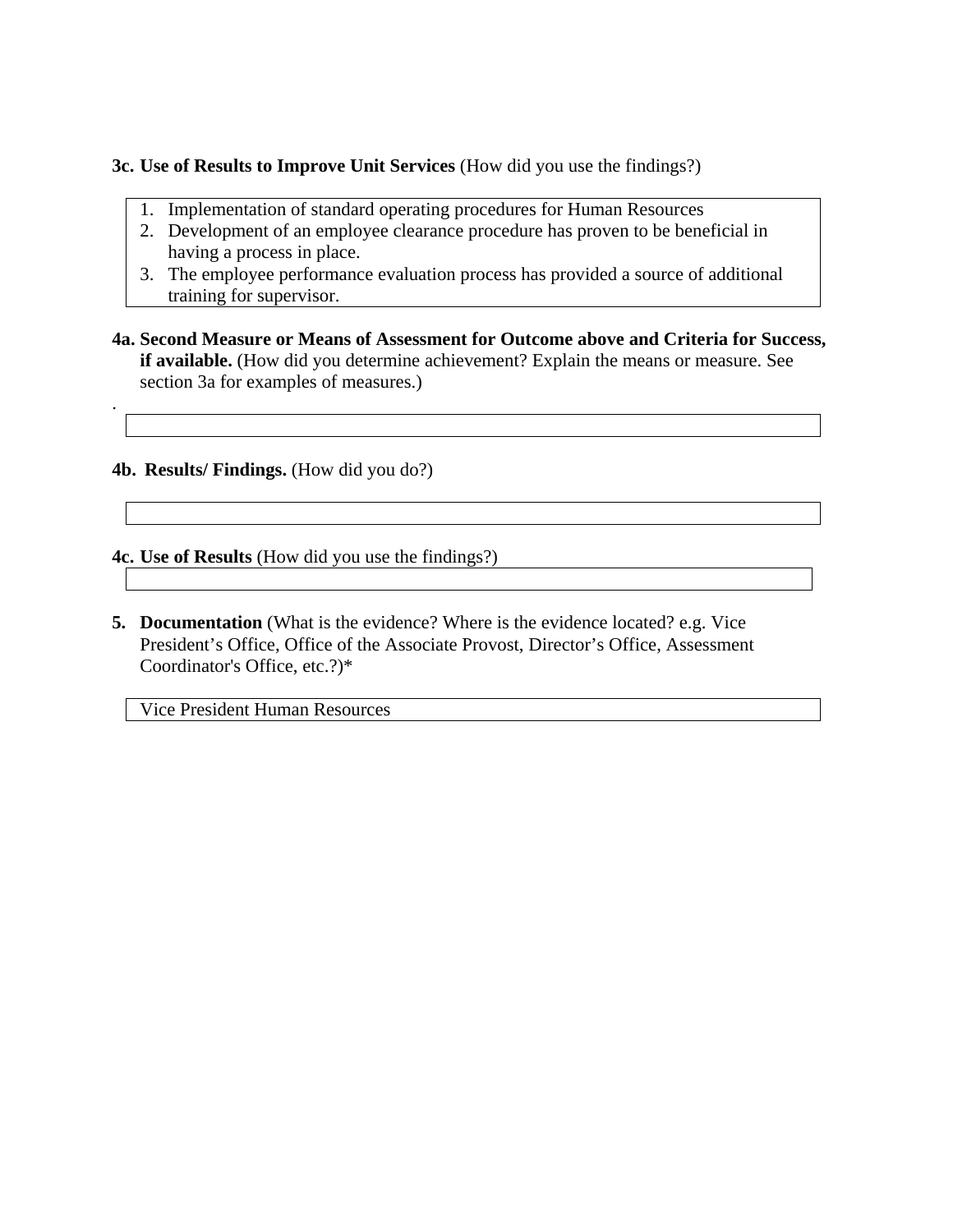#### Prairie View A&M University Audits – Office of Human Resources

The Office of Human Resources (HR) is an administrative support service unit; the audit function serves as an external assessment of the administrative operations of that unit.

The Texas A&M University System Internal Auditors (SIAD) conducted a review of the Office of Human Resources (Project #20060502). Fieldwork was conducted during the third quarter, fiscal year 2006 for Human Resource transactions and activities for the previous fiscal year. The audit found a number of operational improvements that were needed in several areas with a focus on increasing internal controls. A copy of the audit report is attached.

With the responsibility of addressing and correcting the functional weaknesses noted in the audit, the University initiated a plan of action to respond to each audit recommendation. The University tracked the progress of each recommendation and reported the status of each to the Texas A&M University System. While a full copy of the audit report and tracking document is attached, here are a few of the auditor's recommendations to include the actions that the University took in order to address the auditor recommendations:

- Policies and Procedures The auditors noted that the University needed to develop written procedures for processes carried out in the day-to-day operations of the unit. The auditors further recommended the development of goals and objectives, and performance measures for HR and ensure that they are reviewed and updated annually.
	- a) The above recommendation was taken under advisement and the Office of Human Resources addressed each of the recommendations. Written procedures were developed and implemented in conjunction with the implementation of the new employment and position management system (PeopleAdmin). As a result, HR employees are crosstrained to cover extended absences by other employees. Moreover, goals, objectives and performance measures were developed and implemented.
- Termination Process The auditor's recommendation indicated that the University should ensure that clearance forms are completed on all employees terminated and that the submitted forms are accurate and complete. Further, the auditors recommended that a procedure be developed to ensure that the University assets are safeguarded in the event that a terminated employee fails to complete the clearance form process.
	- a) In addressing the above recommendation, the University developed a procedure for employees exiting/terminating. All appropriate offices are now notified to suspend computer services access privileges, and equipment and keys and other University owned property is collected by Human Resources at the time of of the exit interview.
- Annual Performance Evaluations The auditors noted in their findings that the University needed to improve the annual performance evaluation practices by: Training supervisors on the performance evaluation process; incorporating goal setting for staff development; enhancing monitoring controls to ensure that evaluations are properly completed and; report delinquent or incomplete evaluations to higher levels of management.
	- a) In rectifying the above recommendation, the University implemented a training program to ensure that supervisors receive training on the performance evaluation process before the annual performance evaluation process. Monitoring controls are currently in place to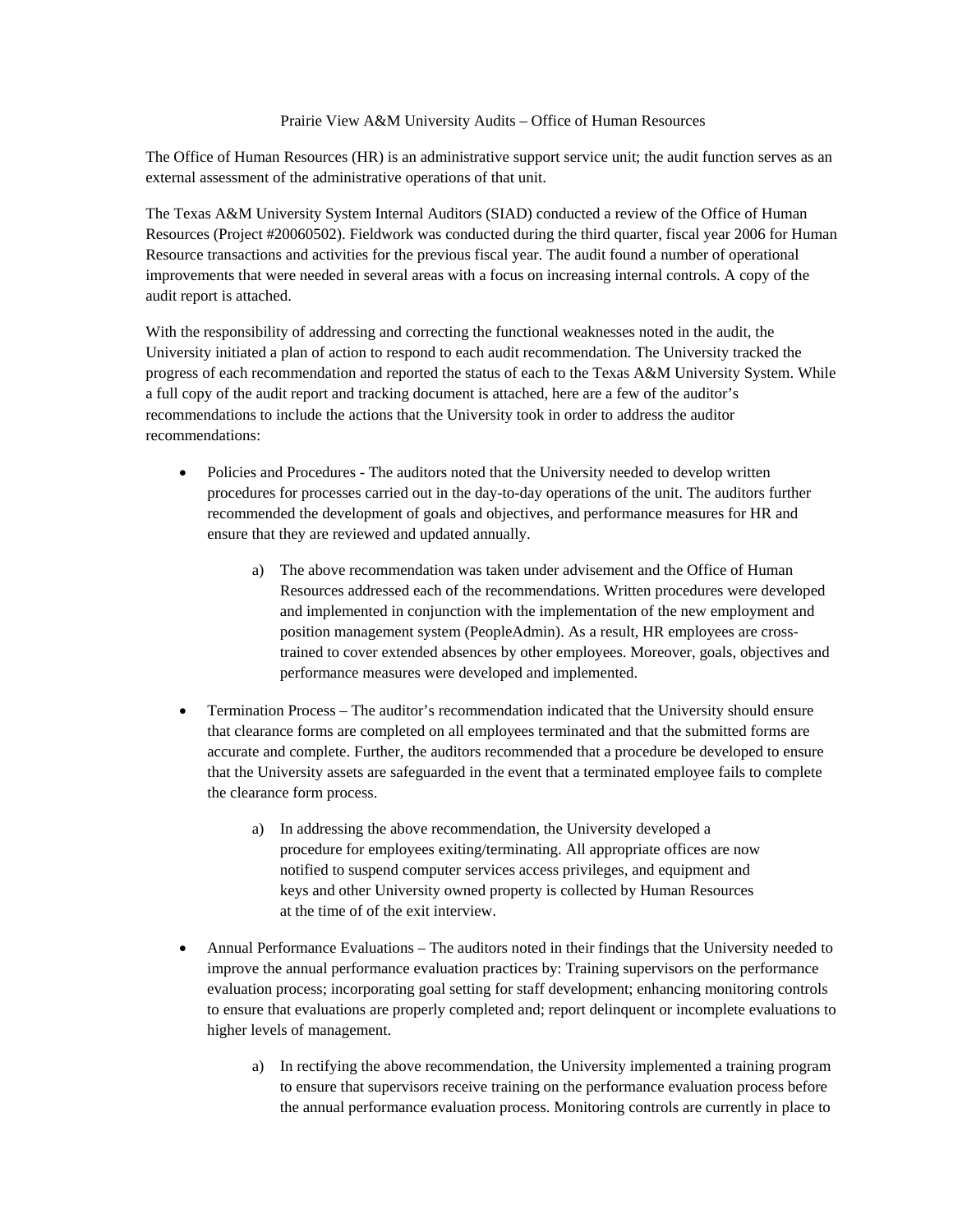ensure that the position descriptions, goals and objectives are included on the performance evaluation. Also, procedures are in place to report delinquent or incomplete evaluations to higher levels of management. This process provides for efficiencies by ensuring the integrity of the performance evaluation process.

The SIAD performed a follow-up audit during the second quarter of fiscal year 2008 and noted that the University control system over hiring provides reasonable assurance that the process is effective and efficient and is performed in compliance with laws, policies, regulations and rules. The follow-up audit also noted that the University enhanced its processes with the implementation of the PeopleAdmin Employment and Position Management System (PV PAWS). The new system not only facilitates online compliance monitoring by HR, it provides hiring supervisors with guidance on the hiring process while improving operational efficiency.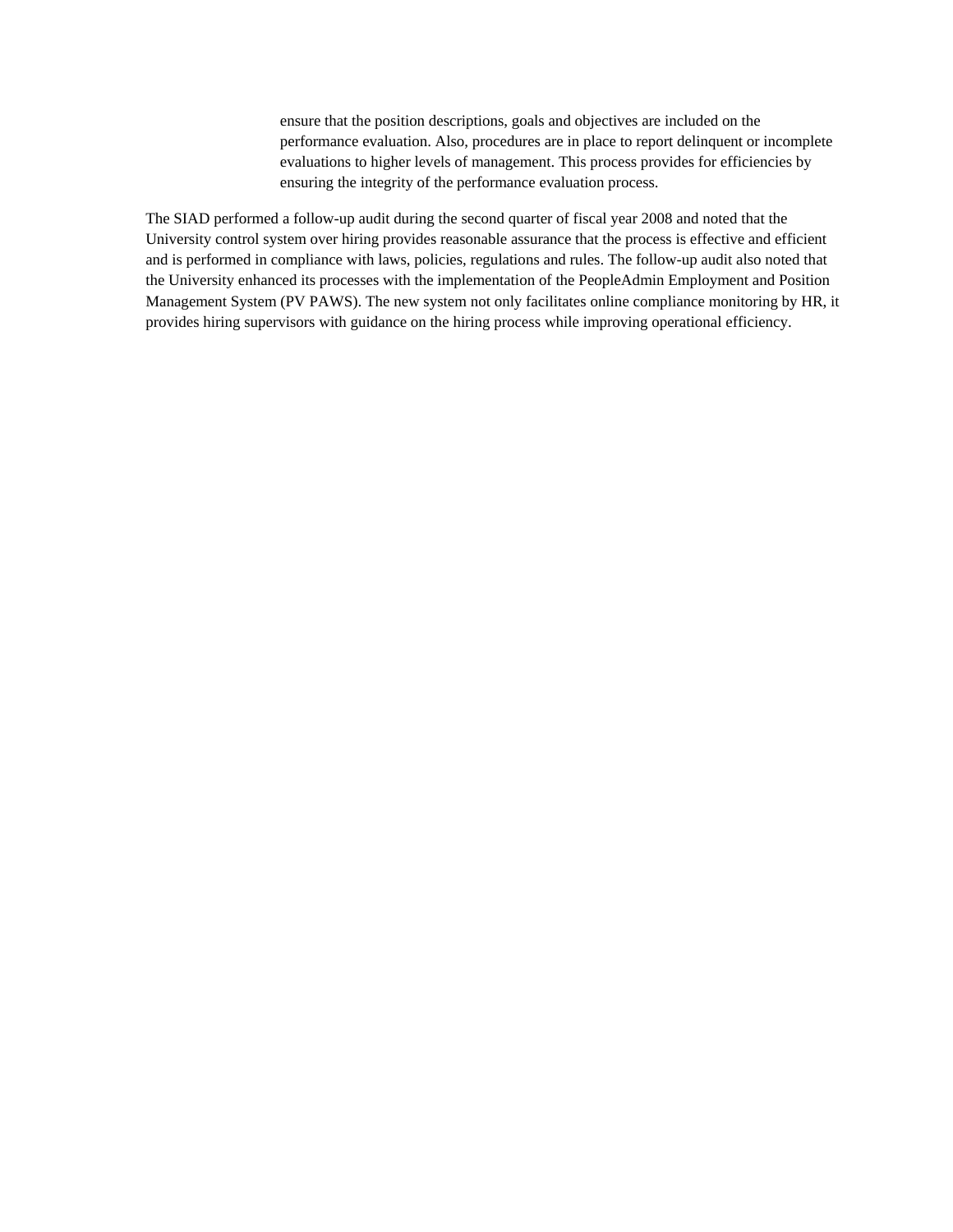## University or Agency: PRAIRIE VIEW A&M UNIVERSITY **State Audit:** Internal Audit: PVAMU - Review of Human Resources - Project # - 20060502

### Date of Request to Component: October 6, 2006 Response Due Date: October 30, 2006

 $\ddot{\text{o}}$ 

## Responsible Administrator: Mary Lee Hodge, Executive Vice President and Chief Financial Officer

| <b>Status Report on Audit Points</b>                                                                               |                    |               |                |                                          |
|--------------------------------------------------------------------------------------------------------------------|--------------------|---------------|----------------|------------------------------------------|
|                                                                                                                    |                    |               | Date of        | Comments on Implementation or Reason for |
| <b>Section</b><br><b>Audit Point</b>                                                                               | <b>Target Date</b> | <b>Status</b> | Implementation | Delay and New Target Date                |
| OBSERVATIONS, RECOMMENDATIONS, AND RESPONSES                                                                       |                    |               |                |                                          |
| 1. Governance Processes                                                                                            |                    |               |                |                                          |
| 1) Develop written procedures for processes carried out in                                                         | 9/1/06             |               |                |                                          |
| the day-to-day operations of the Office of Human                                                                   |                    |               | 10/26/06       |                                          |
| Resources. Develop goals and objectives, and                                                                       |                    |               |                |                                          |
| performance measures for HR and ensure they are                                                                    |                    |               |                |                                          |
| reviewed and updated annually. Implement a feedback                                                                |                    |               |                |                                          |
| mechanism accessible to all University personnel.                                                                  |                    |               |                |                                          |
| <b>2. Termination Processes</b>                                                                                    |                    |               |                |                                          |
| 1) Ensure that clearance forms are completed on all                                                                | 8/1/06             |               | 06/30/06       |                                          |
| employees terminated and that the submitted forms are                                                              |                    |               |                |                                          |
| accurate and complete. Develop a procedure to ensure<br>that University assets are safeguarded in the event that a |                    |               |                |                                          |
| terminated employee fails to complete the clearance form                                                           |                    |               |                |                                          |
| process.                                                                                                           |                    |               |                |                                          |
| 3. Performance Evaluations                                                                                         |                    |               |                |                                          |
| 3a. Annual Performance Evaluations                                                                                 |                    |               |                |                                          |
| 1) Improve annual performance evaluation practices by:                                                             | 2/1/07             |               |                |                                          |
| • Training supervisors on the performance evaluation                                                               |                    |               |                |                                          |
| process to ensure compliance with A&M System                                                                       |                    |               |                |                                          |
| regulations and University administrative procedures.                                                              |                    |               |                |                                          |
| • Incorporating goal setting for staff development,                                                                |                    |               |                |                                          |
| which is more than a review of employee's PDQ, into                                                                |                    |               |                |                                          |
| the evaluation process and require this                                                                            |                    |               |                |                                          |
| documentation to be submitted to HR with the                                                                       |                    |               |                |                                          |
| evaluation form.                                                                                                   |                    |               |                |                                          |
| Enhancing monitoring controls to ensure that                                                                       |                    |               |                |                                          |
| evaluations, reviewed position descriptions, and                                                                   |                    |               |                |                                          |
| goals and objectives are completed timely on                                                                       |                    |               |                |                                          |
| University forms and that higher or lower than                                                                     |                    |               |                |                                          |
| average ratings contain supporting comments.                                                                       |                    |               |                |                                          |
| Reporting delinquent or incomplete evaluations to                                                                  |                    |               |                |                                          |
| increasingly higher levels of management to                                                                        |                    |               |                |                                          |
| encourage compliance.<br>3b. Support for Merit Increases                                                           |                    |               |                |                                          |
| 1) Train supervisors on the necessity of completing                                                                | 02/01/07           |               |                |                                          |
| performance evaluations to support salary actions.                                                                 |                    |               |                |                                          |
| Enhance monitoring controls to ensure that evaluations                                                             |                    |               |                |                                          |
| are completed and that higher or lower than average                                                                |                    |               |                |                                          |
| ratings contain supporting comments before pay actions                                                             |                    |               |                |                                          |
| are approved.                                                                                                      |                    |               |                |                                          |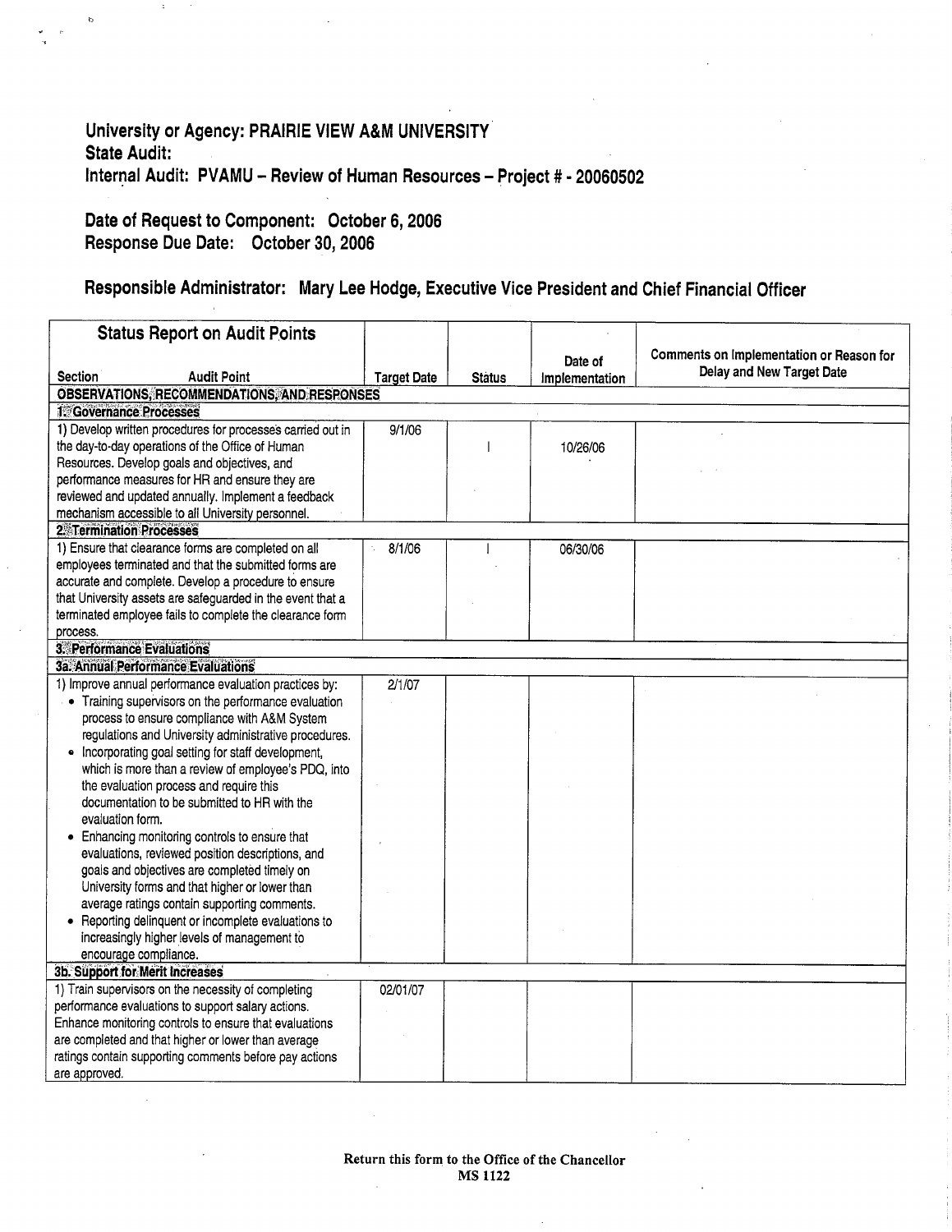| 3c. Probationary Evaluations                                 |        |          |  |  |
|--------------------------------------------------------------|--------|----------|--|--|
| To Improve the probationary evaluation process               | 9/1/06 | 08/21/06 |  |  |
| management should:                                           |        |          |  |  |
| Communicate to hiring supervisors both the                   |        |          |  |  |
| requirement and the purpose of conducting                    |        |          |  |  |
| probationary evaluations.                                    |        |          |  |  |
| Enhance monitoring controls to ensure that                   |        |          |  |  |
| all applicable new hires are included in HR's                |        |          |  |  |
| tracking file and copy the next successive                   |        |          |  |  |
| level of management on each reminder                         |        |          |  |  |
| notice.                                                      |        |          |  |  |
| Ensure that signed position descriptions are                 |        |          |  |  |
| routed to HR and included in each                            |        |          |  |  |
| employee's personnel file.                                   |        |          |  |  |
| 4. Employee Training                                         |        |          |  |  |
| 1) Implement a more effective training reminder notification | 2/1/07 |          |  |  |
| system. One option that management may consider is           |        |          |  |  |
| copying the next successive level of management on each      |        |          |  |  |
| reminder notice. Train supervisors to ensure that new hires  |        |          |  |  |
| are directed to attend HR's orientation training within the  |        |          |  |  |
| first month of employment.                                   |        |          |  |  |

Please report the status of the implementation of the highlighted audit point. (PI=Partially Implemented or I=Implemented) and date implemented. If PI, provide reason for delay and establish a new target date. If the audit point is NI (NI=Not Implemented), write NI in the status column, in the comments section write See Attached Explanation and attach an explanation of why the point was not implemented.

 $\label{eq:2.1} \frac{1}{2} \sum_{i=1}^n \frac{1}{2} \sum_{j=1}^n \frac{1}{2} \sum_{j=1}^n \frac{1}{2} \sum_{j=1}^n \frac{1}{2} \sum_{j=1}^n \frac{1}{2} \sum_{j=1}^n \frac{1}{2} \sum_{j=1}^n \frac{1}{2} \sum_{j=1}^n \frac{1}{2} \sum_{j=1}^n \frac{1}{2} \sum_{j=1}^n \frac{1}{2} \sum_{j=1}^n \frac{1}{2} \sum_{j=1}^n \frac{1}{2} \sum_{j=1}^n \frac{$ 

Please report any audit points that have been completed prior to target date.

PREPARED BY:

RESPONSIBLE ADMINISTRATOR: تمقطهم Bodg

Max Wavely

George C. Wright

Date  $10 - 26 - 06$ 

Date  $\sqrt{a}$ 

Date\_

APPROVED BY CEO: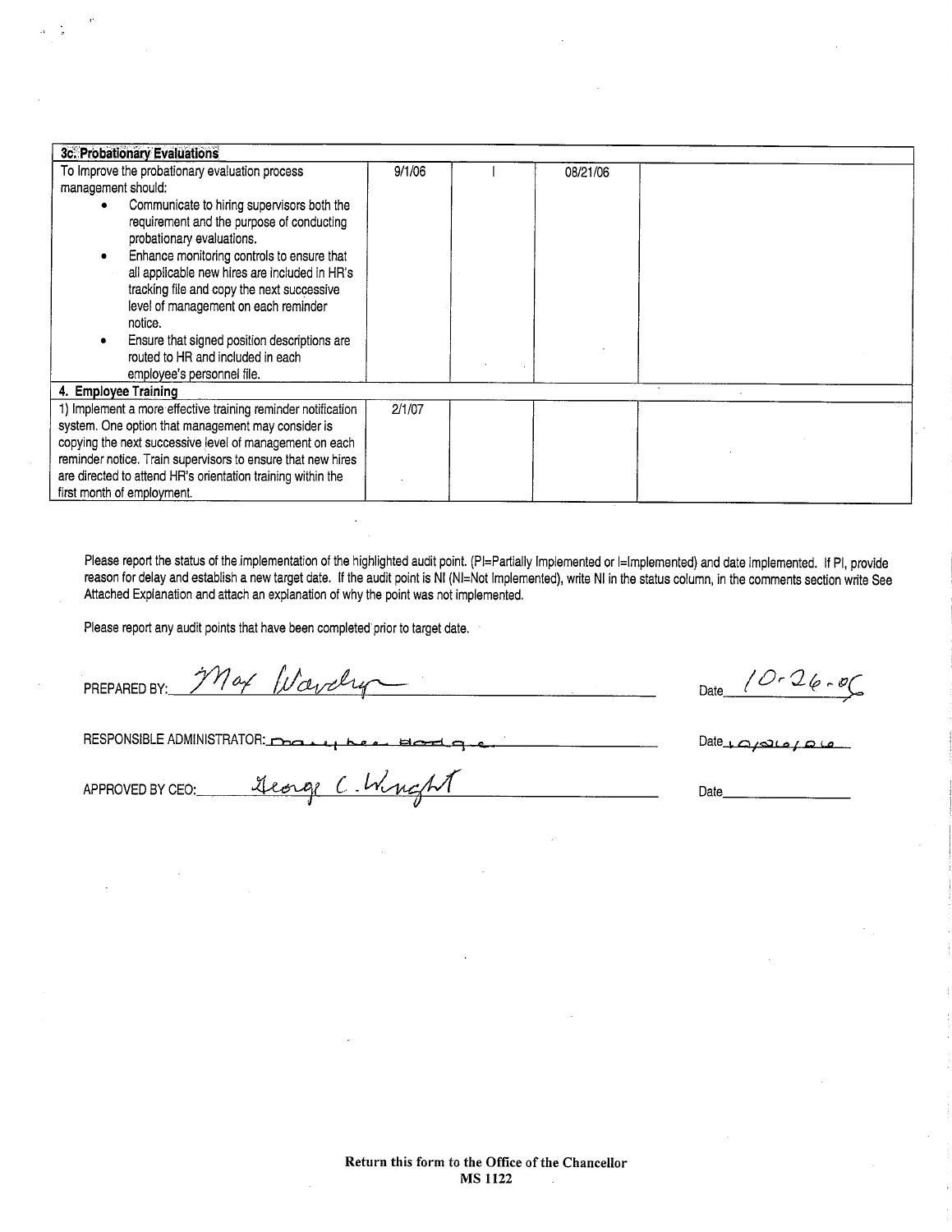### University or Agency: PRAIRIE VIEW A&M UNIVERSITY **State Audit:** Internal Audit: PVAMU - Review of Human Resources - Project # - 20060502

Date of Request to Component: February 23, 2007  $\mathcal{L}_{\rm{in}}$  . Response Due Date: March 7, 2007 بي ساء ڪتاب الأسباب

# Responsible Administrator: Mary Lee Hodge, Executive Vice President and Chief Financial Officer

| Comments on Implementation or Reason for<br>Date of<br>Delay and New Target Date<br><b>Section</b><br><b>Audit Point</b><br><b>Target Date</b><br><b>Status</b><br>Implementation<br><b>OBSERVATIONS, RECOMMENDATIONS, AND RESPONSES</b><br>1. Governance Processes<br>1) Develop written procedures for processes carried out in<br>9/1/06<br>the day-to-day operations of the Office of Human<br>10/26/06<br>Resources. Develop goals and objectives, and<br>performance measures for HR and ensure they are<br>reviewed and updated annually. Implement a feedback<br>mechanism accessible to all University personnel.<br><b>2. Termination Processes</b><br>1) Ensure that clearance forms are completed on all<br>8/1/06<br>06/30/06<br>employees terminated and that the submitted forms are<br>accurate and complete. Develop a procedure to ensure<br>that University assets are safeguarded in the event that a<br>terminated employee fails to complete the clearance form<br>process.<br><b>3. Performance Evaluations</b><br>ins.<br><b>3a. Annual Performance Evaluations</b><br>nig.<br>1) Improve annual performance evaluation practices by:<br><b>NLT</b><br>24/07<br>See attached explanation for extending the target<br>Training supervisors on the performance evaluation<br>date. |
|----------------------------------------------------------------------------------------------------------------------------------------------------------------------------------------------------------------------------------------------------------------------------------------------------------------------------------------------------------------------------------------------------------------------------------------------------------------------------------------------------------------------------------------------------------------------------------------------------------------------------------------------------------------------------------------------------------------------------------------------------------------------------------------------------------------------------------------------------------------------------------------------------------------------------------------------------------------------------------------------------------------------------------------------------------------------------------------------------------------------------------------------------------------------------------------------------------------------------------------------------------------------------------------------------------|
|                                                                                                                                                                                                                                                                                                                                                                                                                                                                                                                                                                                                                                                                                                                                                                                                                                                                                                                                                                                                                                                                                                                                                                                                                                                                                                          |
|                                                                                                                                                                                                                                                                                                                                                                                                                                                                                                                                                                                                                                                                                                                                                                                                                                                                                                                                                                                                                                                                                                                                                                                                                                                                                                          |
|                                                                                                                                                                                                                                                                                                                                                                                                                                                                                                                                                                                                                                                                                                                                                                                                                                                                                                                                                                                                                                                                                                                                                                                                                                                                                                          |
|                                                                                                                                                                                                                                                                                                                                                                                                                                                                                                                                                                                                                                                                                                                                                                                                                                                                                                                                                                                                                                                                                                                                                                                                                                                                                                          |
|                                                                                                                                                                                                                                                                                                                                                                                                                                                                                                                                                                                                                                                                                                                                                                                                                                                                                                                                                                                                                                                                                                                                                                                                                                                                                                          |
|                                                                                                                                                                                                                                                                                                                                                                                                                                                                                                                                                                                                                                                                                                                                                                                                                                                                                                                                                                                                                                                                                                                                                                                                                                                                                                          |
|                                                                                                                                                                                                                                                                                                                                                                                                                                                                                                                                                                                                                                                                                                                                                                                                                                                                                                                                                                                                                                                                                                                                                                                                                                                                                                          |
|                                                                                                                                                                                                                                                                                                                                                                                                                                                                                                                                                                                                                                                                                                                                                                                                                                                                                                                                                                                                                                                                                                                                                                                                                                                                                                          |
|                                                                                                                                                                                                                                                                                                                                                                                                                                                                                                                                                                                                                                                                                                                                                                                                                                                                                                                                                                                                                                                                                                                                                                                                                                                                                                          |
|                                                                                                                                                                                                                                                                                                                                                                                                                                                                                                                                                                                                                                                                                                                                                                                                                                                                                                                                                                                                                                                                                                                                                                                                                                                                                                          |
|                                                                                                                                                                                                                                                                                                                                                                                                                                                                                                                                                                                                                                                                                                                                                                                                                                                                                                                                                                                                                                                                                                                                                                                                                                                                                                          |
|                                                                                                                                                                                                                                                                                                                                                                                                                                                                                                                                                                                                                                                                                                                                                                                                                                                                                                                                                                                                                                                                                                                                                                                                                                                                                                          |
|                                                                                                                                                                                                                                                                                                                                                                                                                                                                                                                                                                                                                                                                                                                                                                                                                                                                                                                                                                                                                                                                                                                                                                                                                                                                                                          |
|                                                                                                                                                                                                                                                                                                                                                                                                                                                                                                                                                                                                                                                                                                                                                                                                                                                                                                                                                                                                                                                                                                                                                                                                                                                                                                          |
|                                                                                                                                                                                                                                                                                                                                                                                                                                                                                                                                                                                                                                                                                                                                                                                                                                                                                                                                                                                                                                                                                                                                                                                                                                                                                                          |
|                                                                                                                                                                                                                                                                                                                                                                                                                                                                                                                                                                                                                                                                                                                                                                                                                                                                                                                                                                                                                                                                                                                                                                                                                                                                                                          |
|                                                                                                                                                                                                                                                                                                                                                                                                                                                                                                                                                                                                                                                                                                                                                                                                                                                                                                                                                                                                                                                                                                                                                                                                                                                                                                          |
|                                                                                                                                                                                                                                                                                                                                                                                                                                                                                                                                                                                                                                                                                                                                                                                                                                                                                                                                                                                                                                                                                                                                                                                                                                                                                                          |
|                                                                                                                                                                                                                                                                                                                                                                                                                                                                                                                                                                                                                                                                                                                                                                                                                                                                                                                                                                                                                                                                                                                                                                                                                                                                                                          |
|                                                                                                                                                                                                                                                                                                                                                                                                                                                                                                                                                                                                                                                                                                                                                                                                                                                                                                                                                                                                                                                                                                                                                                                                                                                                                                          |
| process to ensure compliance with A&M System<br>06/30/07                                                                                                                                                                                                                                                                                                                                                                                                                                                                                                                                                                                                                                                                                                                                                                                                                                                                                                                                                                                                                                                                                                                                                                                                                                                 |
| regulations and University administrative procedures.                                                                                                                                                                                                                                                                                                                                                                                                                                                                                                                                                                                                                                                                                                                                                                                                                                                                                                                                                                                                                                                                                                                                                                                                                                                    |
| Incorporating goal setting for staff development,                                                                                                                                                                                                                                                                                                                                                                                                                                                                                                                                                                                                                                                                                                                                                                                                                                                                                                                                                                                                                                                                                                                                                                                                                                                        |
| which is more than a review of employee's PDQ, into:                                                                                                                                                                                                                                                                                                                                                                                                                                                                                                                                                                                                                                                                                                                                                                                                                                                                                                                                                                                                                                                                                                                                                                                                                                                     |
| the evaluation process and require this                                                                                                                                                                                                                                                                                                                                                                                                                                                                                                                                                                                                                                                                                                                                                                                                                                                                                                                                                                                                                                                                                                                                                                                                                                                                  |
| documentation to be submitted to HR with the                                                                                                                                                                                                                                                                                                                                                                                                                                                                                                                                                                                                                                                                                                                                                                                                                                                                                                                                                                                                                                                                                                                                                                                                                                                             |
| evaluation form.                                                                                                                                                                                                                                                                                                                                                                                                                                                                                                                                                                                                                                                                                                                                                                                                                                                                                                                                                                                                                                                                                                                                                                                                                                                                                         |
| Enhancing monitoring controls to ensure that                                                                                                                                                                                                                                                                                                                                                                                                                                                                                                                                                                                                                                                                                                                                                                                                                                                                                                                                                                                                                                                                                                                                                                                                                                                             |
| evaluations, reviewed position descriptions, and                                                                                                                                                                                                                                                                                                                                                                                                                                                                                                                                                                                                                                                                                                                                                                                                                                                                                                                                                                                                                                                                                                                                                                                                                                                         |
| goals and objectives are completed timely on                                                                                                                                                                                                                                                                                                                                                                                                                                                                                                                                                                                                                                                                                                                                                                                                                                                                                                                                                                                                                                                                                                                                                                                                                                                             |
| University forms and that higher or lower than                                                                                                                                                                                                                                                                                                                                                                                                                                                                                                                                                                                                                                                                                                                                                                                                                                                                                                                                                                                                                                                                                                                                                                                                                                                           |
| average ratings contain supporting comments.                                                                                                                                                                                                                                                                                                                                                                                                                                                                                                                                                                                                                                                                                                                                                                                                                                                                                                                                                                                                                                                                                                                                                                                                                                                             |
| • Reporting delinquent or incomplete evaluations to                                                                                                                                                                                                                                                                                                                                                                                                                                                                                                                                                                                                                                                                                                                                                                                                                                                                                                                                                                                                                                                                                                                                                                                                                                                      |
| increasingly higher levels of management to                                                                                                                                                                                                                                                                                                                                                                                                                                                                                                                                                                                                                                                                                                                                                                                                                                                                                                                                                                                                                                                                                                                                                                                                                                                              |
| encourage compliance.<br>3b. Support for Merit Increases                                                                                                                                                                                                                                                                                                                                                                                                                                                                                                                                                                                                                                                                                                                                                                                                                                                                                                                                                                                                                                                                                                                                                                                                                                                 |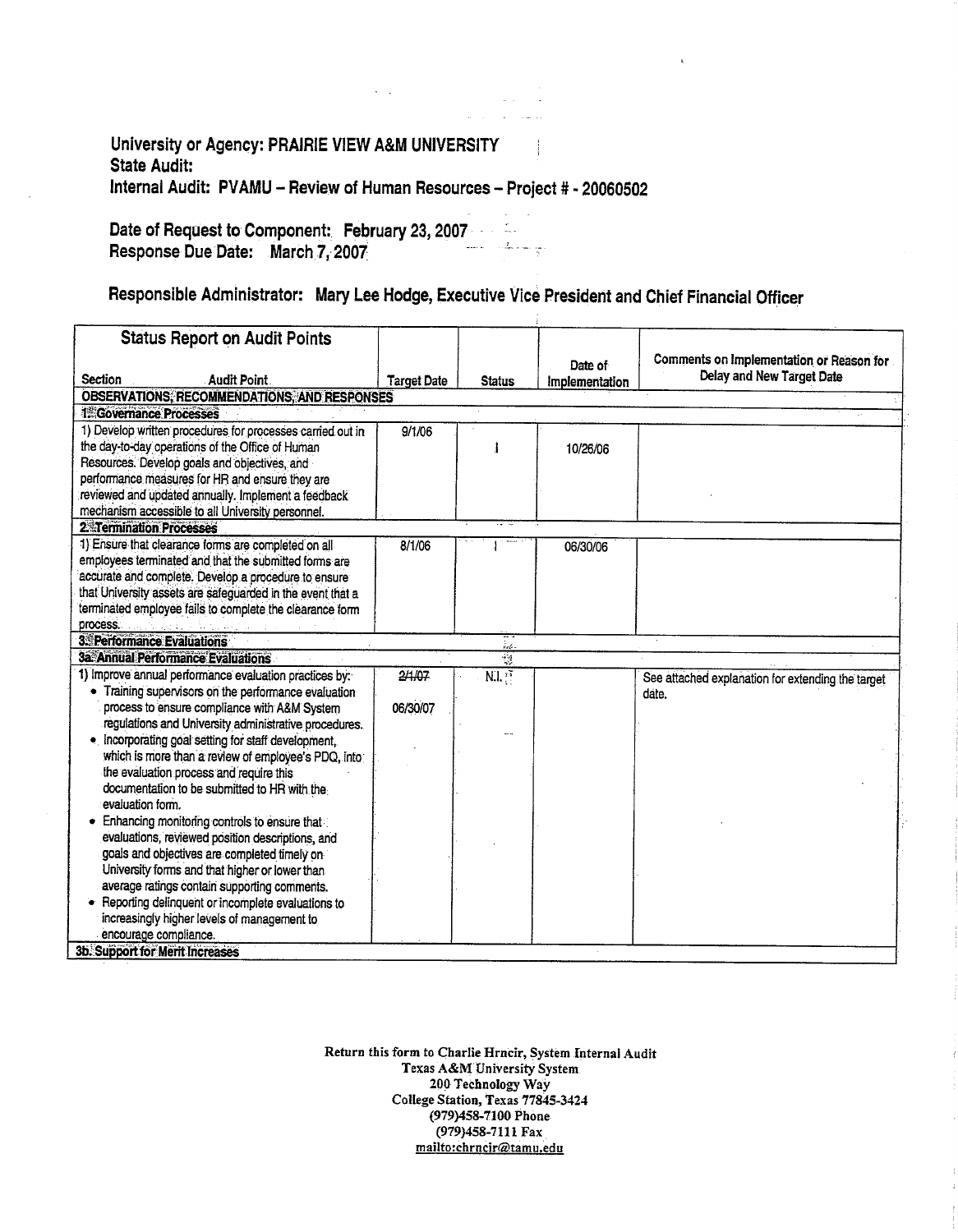| 1) Train supervisors on the necessity of completing<br>performance evaluations to support salary actions. | 02/01/07 |   | 01/15/07 |  |
|-----------------------------------------------------------------------------------------------------------|----------|---|----------|--|
| Enhance monitoring controls to ensure that evaluations                                                    |          |   |          |  |
| are completed and that higher or lower than average                                                       |          |   |          |  |
| ratings contain supporting comments before pay actions                                                    |          | 痴 |          |  |
| are approved.                                                                                             |          |   |          |  |
| 3c. Probationary Evaluations                                                                              |          |   |          |  |
| To Improve the probationary evaluation process                                                            | 9/1/06   |   | 08/21/06 |  |
| management should:                                                                                        |          |   |          |  |
| Communicate to hiring supervisors both the                                                                |          |   |          |  |
| requirement and the purpose of conducting                                                                 |          |   |          |  |
| probationary evaluations.                                                                                 |          |   |          |  |
| Enhance monitoring controls to ensure that                                                                |          |   |          |  |
| all applicable new hires are included in HR's                                                             |          |   |          |  |
| tracking file and copy the next successive                                                                |          |   |          |  |
| level of management on each reminder                                                                      |          |   |          |  |
| notice.                                                                                                   |          |   |          |  |
| Ensure that signed position descriptions are                                                              |          |   |          |  |
| routed to HR and included in each                                                                         |          |   |          |  |
| employee's personnel file.                                                                                |          |   |          |  |
| 4. Emplovee Training                                                                                      |          |   |          |  |
| 1) Implement a more effective training reminder notification                                              | 2/1/07   |   | 03/01/07 |  |
| system. One option that management may consider is                                                        |          |   |          |  |
| copying the next successive level of management on each                                                   |          |   |          |  |
| reminder notice. Train supervisors to ensure that new hires                                               |          |   |          |  |
| are directed to attend HR's orientation training within the                                               |          |   |          |  |
| first month of employment.                                                                                |          |   |          |  |

Please report the status of the implementation of the highlighted audit point. (PL Partially Implemented or I Implemented) and date implemented. If PI, provide<br>reason for delay and establish a new target date. If the audit Attached Explanation and attach an explanation of why the point was not implemented.

Please report any audit points that have been completed prior to target date.

May Wardrys Date  $03 - D6 - D7$ PREPARED BY: **RESPONSIBLE ADMINISTRATOR:** Date\_ Wright George  $\epsilon$ APPROVED BY CEO; Date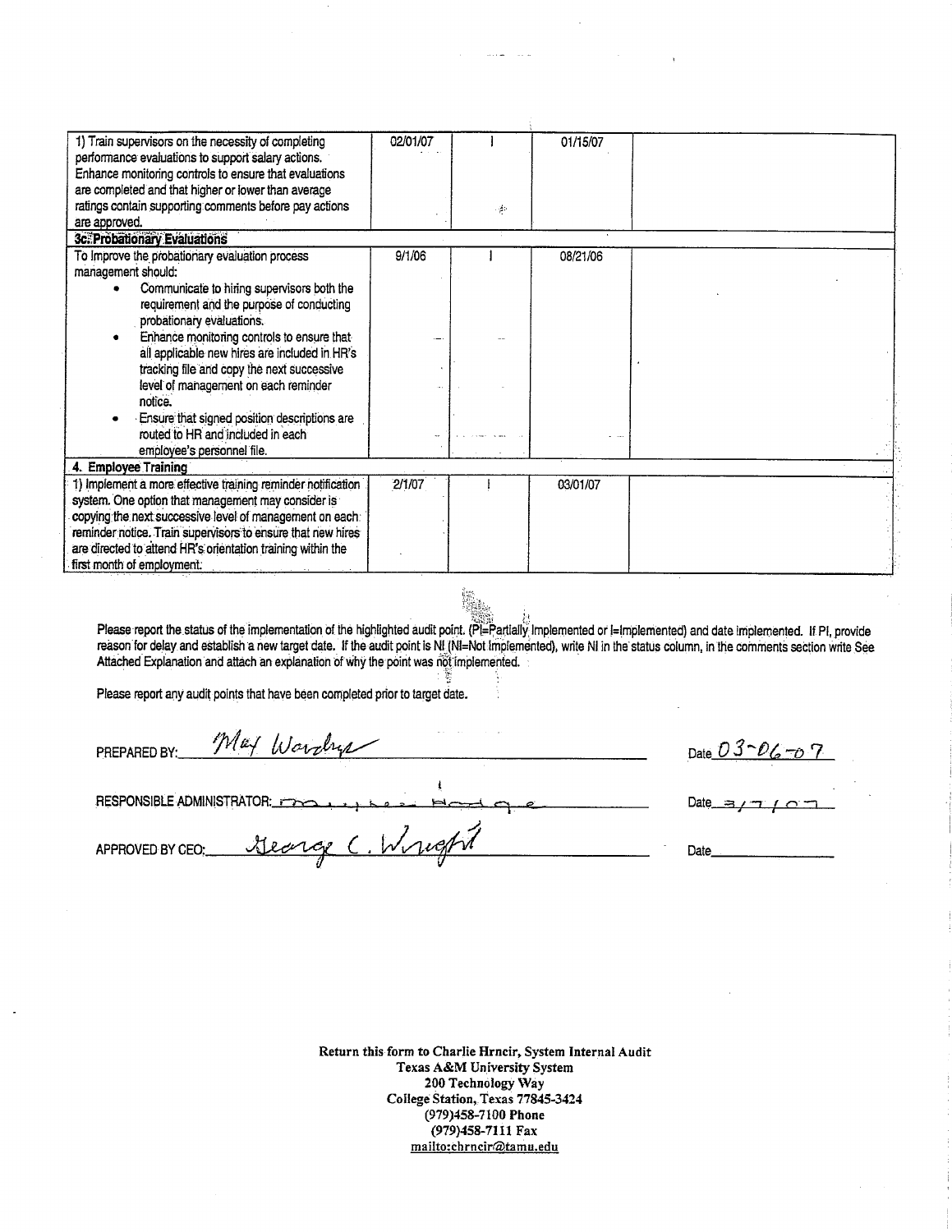#### Prairie View A & M University Review of Human Resources - Project # 20060502 Reasons for New Target Dates for Implementation March 6, 2007

 $\Omega$ 

As Mary Lee Hodge and Max Wardrup discussed with Audit Director Dick Dinan in a meeting on February 28, 2007, we will need to extend the time for submitting, reviewing, and completing the annual employee evaluations. Human Resources has been able to implement an online employment tracking system and an online position description management system, developed and completed written departmental procedures, established and worked with our compensation and classification contractors in implementing a new classification and compensation system for non-faculty positions. The classification and compensation study commenced in June 2005 and was not completed until December 2006. Our goal is to coordinate the classification and compensation study and incorporate the recommended results with the updating of the online position description questionnaires as part of the annual employee evaluation process. We will complete the submission and review of the evaluations by June 30, 2007. During the interim, the Office of Human Resources assumed responsibility for the management of the Office of Student Employment.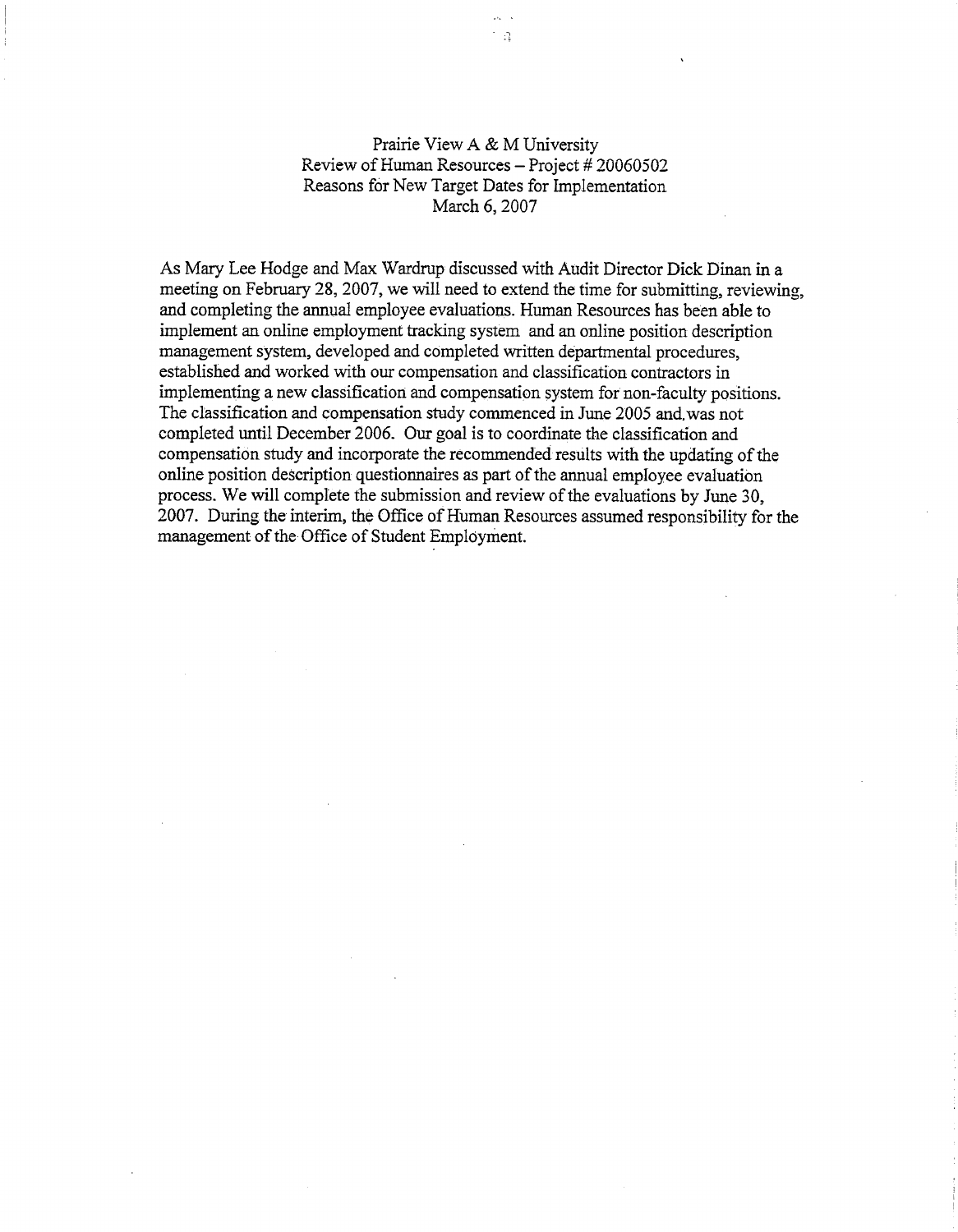

# PRAIRIE VIEW A&M UNIVERSITY

A Member of The Texas A&M University System

June 21, 2007

| To:   | Dick Dinan<br>Internal Audit Director, TAMUS                     |
|-------|------------------------------------------------------------------|
| From: | Mary Lee Hodge<br>Vice President for Business Affairs            |
| Re:   | Human Resources - Project # 20060502 Target Date for Evaluations |

As we discussed with in a meeting on February 28, 2007, we needed to extend the time for submitting, reviewing, and completing the annual employee evaluations. Human Resources has been able to implement an online employment tracking system and an online position description management system, developed and completed written departmental procedures, established and worked with our compensation and classification contractors in implementing a new classification and compensation system for non-faculty positions. The classification and compensation study commenced in June 2005 and was not completed until December 2006. Our goal is to coordinate the classification and compensation study and incorporate the recommended results with the updating of the online position description questionnaires as part of the annual employee evaluation process. We will complete the submission and review of the evaluations by June 30, 2007. During the interim, the Office of Human Resources assumed responsibility for the management of the Office of Student Employment.

Human Resources reports being on schedule for the June 30, 2007 target date, but due to unanticipated compliance projects, our compliance personnel will not be able to test the process in Human Resources until August of 2007. Therefore, we are requesting to change this target date to September 1, 2007 as indicated on our attached action plan.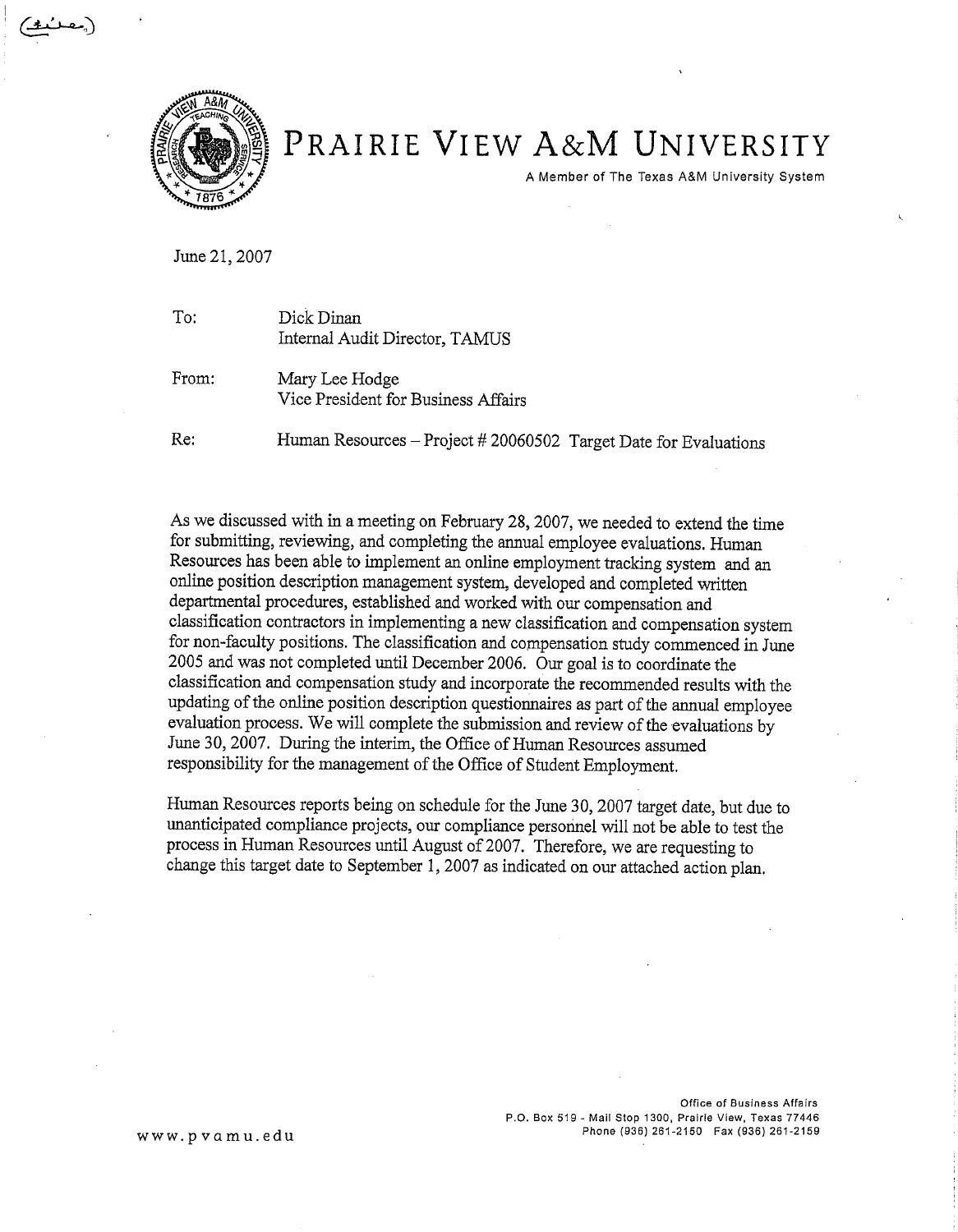## Action Plan - Review of Human Resources - Project # - 20060502 - 06-18-07

| <b>Status Report on Audit Points</b>                                                                |                    |               |                |                                                   |
|-----------------------------------------------------------------------------------------------------|--------------------|---------------|----------------|---------------------------------------------------|
|                                                                                                     |                    |               | Date of        | Comments on Implementation or Reason for          |
| <b>Audit Point</b><br>Section                                                                       | <b>Target Date</b> | <b>Status</b> | Implementation | Delay and New Target Date                         |
| OBSERVATIONS, RECOMMENDATIONS, AND RESPONSES                                                        |                    |               |                |                                                   |
| 1. Governance Processes                                                                             |                    |               |                |                                                   |
| 1) Develop written procedures for processes carried out in                                          | 9/1/06             |               |                |                                                   |
| the day-to-day operations of the Office of Human                                                    |                    |               | 10/26/06       |                                                   |
| Resources. Develop goals and objectives, and                                                        |                    |               |                |                                                   |
| performance measures for HR and ensure they are                                                     |                    |               |                |                                                   |
| reviewed and updated annually. Implement a feedback                                                 |                    |               |                |                                                   |
| mechanism accessible to all University personnel.                                                   |                    |               |                |                                                   |
| 2. Termination Processes<br>1) Ensure that clearance forms are completed on all                     |                    |               |                |                                                   |
| employees terminated and that the submitted forms are                                               | 8/1/06             |               | 06/30/06       |                                                   |
| accurate and complete. Develop a procedure to ensure                                                |                    |               |                |                                                   |
| that University assets are safeguarded in the event that a                                          |                    |               |                |                                                   |
| terminated employee fails to complete the clearance form                                            |                    |               |                |                                                   |
| process.                                                                                            |                    |               |                |                                                   |
| <b>3. Performance Evaluations</b>                                                                   |                    |               |                |                                                   |
| 3a. Annual Performance Evaluations                                                                  |                    |               |                |                                                   |
| 1) Improve annual performance evaluation practices by:                                              | 2/1/07             | N.I.          |                | See attached explanation for extending the target |
| • Training supervisors on the performance evaluation                                                |                    |               |                | date.                                             |
| process to ensure compliance with A&M System                                                        | 06/30/07           |               |                |                                                   |
| regulations and University administrative procedures.                                               |                    |               |                |                                                   |
| • Incorporating goal setting for staff development,                                                 | 09/01/07           |               |                |                                                   |
| which is more than a review of employee's PDQ, into                                                 |                    |               |                |                                                   |
| the evaluation process and require this                                                             |                    |               |                |                                                   |
| documentation to be submitted to HR with the                                                        |                    |               |                |                                                   |
| evaluation form.                                                                                    |                    |               |                |                                                   |
| Enhancing monitoring controls to ensure that                                                        |                    |               |                |                                                   |
| evaluations, reviewed position descriptions, and                                                    |                    |               |                |                                                   |
| goals and objectives are completed timely on                                                        |                    |               |                |                                                   |
| University forms and that higher or lower than                                                      |                    |               |                |                                                   |
| average ratings contain supporting comments.<br>• Reporting delinquent or incomplete evaluations to |                    |               |                |                                                   |
| increasingly higher levels of management to                                                         |                    |               |                |                                                   |
| encourage compliance.                                                                               |                    |               |                |                                                   |
| 3b. Support for Merit Increases                                                                     |                    |               |                |                                                   |
| 1) Train supervisors on the necessity of completing                                                 | 02/01/07           |               | 01/15/07       |                                                   |
| performance evaluations to support salary actions.                                                  |                    |               |                |                                                   |
| Enhance monitoring controls to ensure that evaluations                                              |                    |               |                |                                                   |
| are completed and that higher or lower than average                                                 |                    |               |                |                                                   |
| ratings contain supporting comments before pay actions                                              |                    |               |                |                                                   |
| are approved.                                                                                       |                    |               |                |                                                   |
| 3c. Probationary Evaluations                                                                        |                    |               |                |                                                   |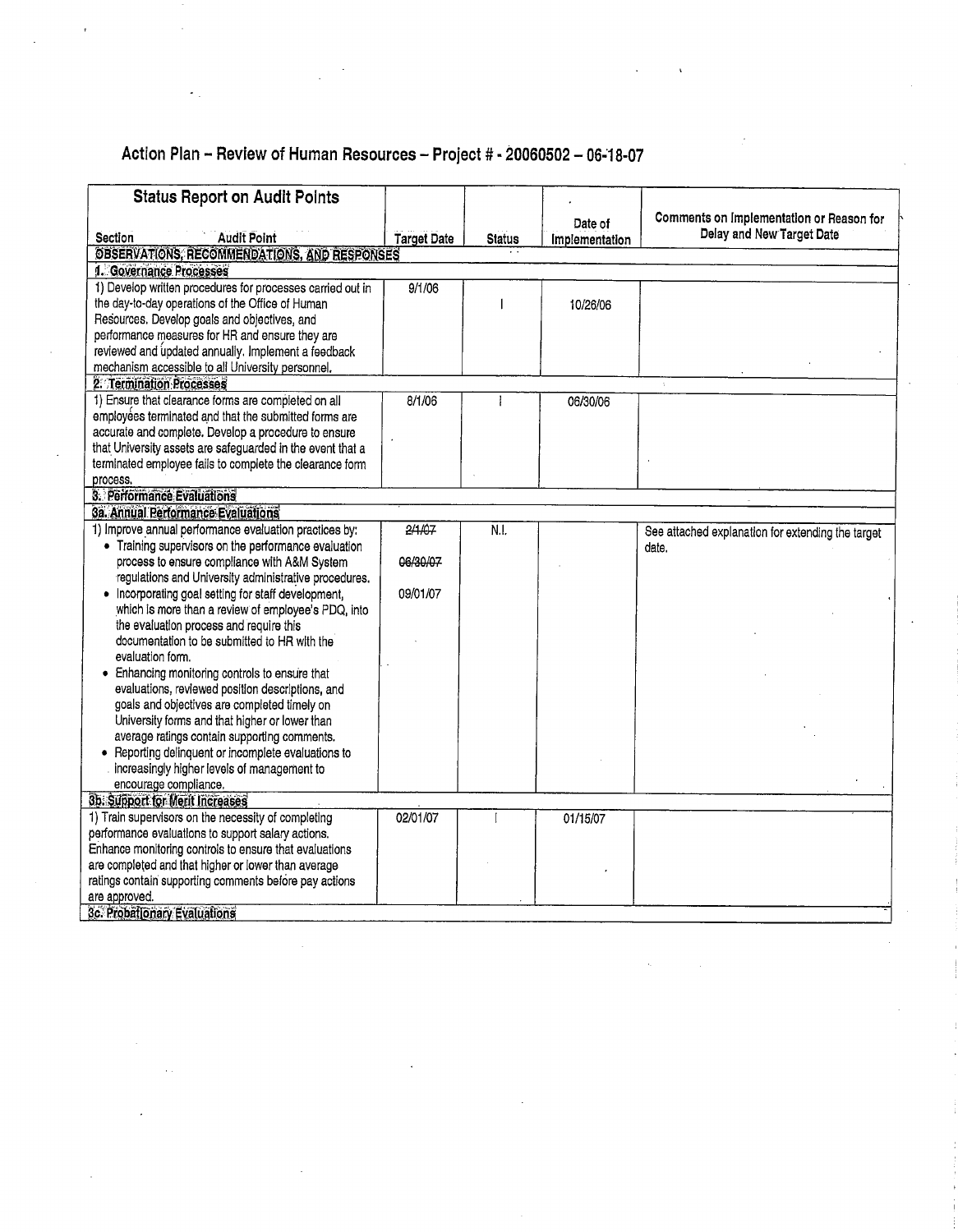| management should:                                           |        |          |  |
|--------------------------------------------------------------|--------|----------|--|
|                                                              |        |          |  |
| Communicate to hiring supervisors both the                   |        |          |  |
| requirement and the purpose of conducting                    |        |          |  |
| probationary evaluations.                                    |        |          |  |
| Enhance monitoring controls to ensure that                   |        |          |  |
| all applicable new hires are included in HR's                |        |          |  |
| tracking file and copy the next successive                   |        |          |  |
| level of management on each reminder                         |        |          |  |
| notice.                                                      |        |          |  |
| Ensure that signed position descriptions are                 |        |          |  |
| routed to HR and included in each                            |        |          |  |
| employee's personnel file.                                   |        |          |  |
| 4. Employee Training                                         |        |          |  |
| 1) Implement a more effective training reminder notification | 2/1/07 | 03/01/07 |  |
| system. One option that management may consider is           |        |          |  |
| copying the next successive level of management on each      |        |          |  |
| reminder notice. Train supervisors to ensure that new hires  |        |          |  |
| are directed to attend HR's orientation training within the  |        |          |  |
| first month of employment.                                   |        |          |  |
|                                                              |        |          |  |
|                                                              |        |          |  |

 $\label{eq:2.1} \frac{1}{\sqrt{2}}\int_{\mathbb{R}^3}\frac{1}{\sqrt{2}}\left(\frac{1}{\sqrt{2}}\right)^2\frac{1}{\sqrt{2}}\left(\frac{1}{\sqrt{2}}\right)^2\frac{1}{\sqrt{2}}\left(\frac{1}{\sqrt{2}}\right)^2\frac{1}{\sqrt{2}}\left(\frac{1}{\sqrt{2}}\right)^2\frac{1}{\sqrt{2}}\left(\frac{1}{\sqrt{2}}\right)^2\frac{1}{\sqrt{2}}\frac{1}{\sqrt{2}}\frac{1}{\sqrt{2}}\frac{1}{\sqrt{2}}\frac{1}{\sqrt{2}}\frac{1}{\sqrt{2}}$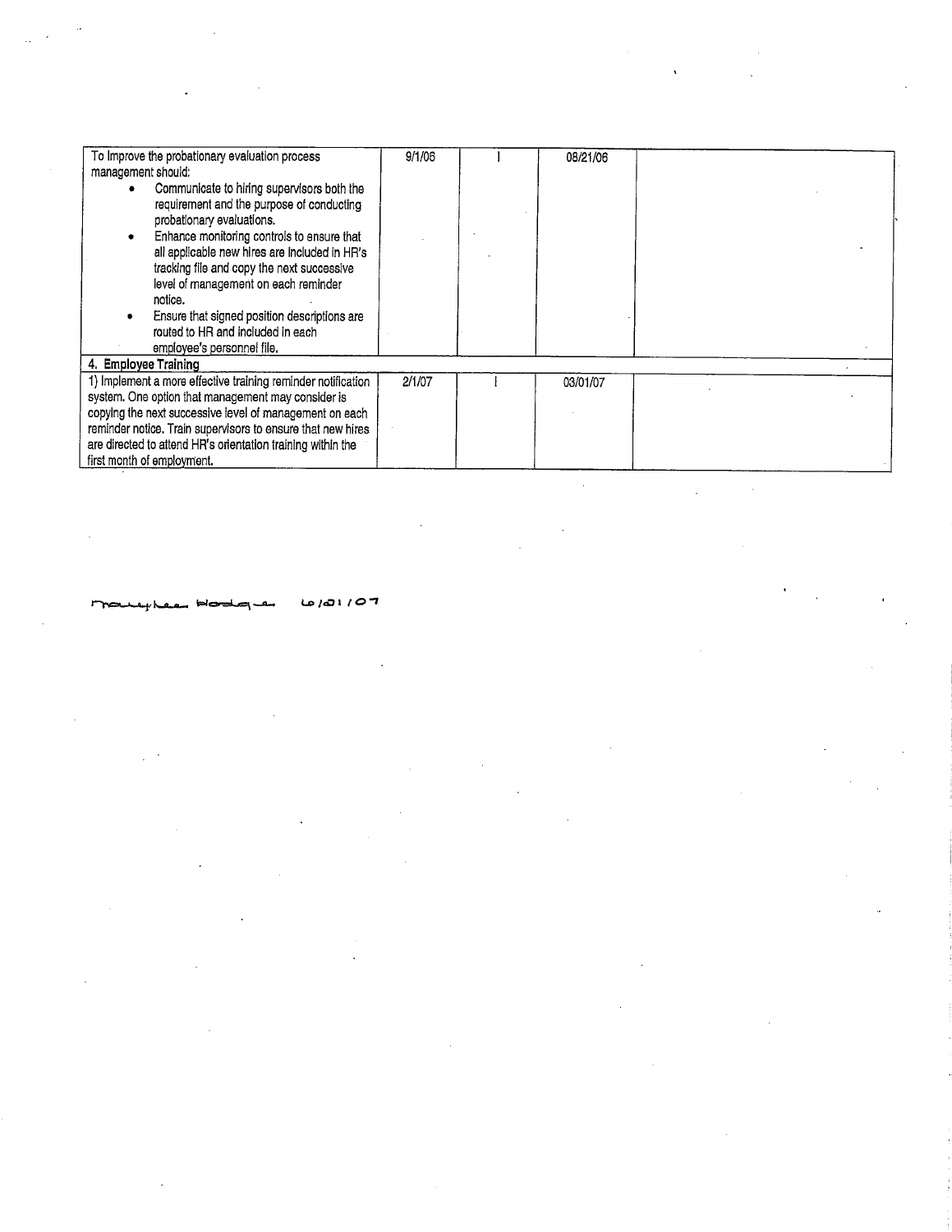

# PRAIRIE VIEW A&M UNIVERSITY

A Member of the Texas A&M University System

October 22, 2007

Mr. Dick Dinan Texas A&M University System Internal Audit Department 200 Technology Way College Station, TX 77845

Re: PVAMU Audit Trackings Reports

Dear Mr. Dinan:

Please find attached the completed Human Resources and NCAA audit tracking report forms. It appears that the Human Resources activities are on time, but the Athletics Department has a couple of additional steps to do to ensure full implementation of their activities. As such, we are showing a new deadline for them on this form.

We also owe you a tracking form for Financial Aid. We have a couple of items that we need to discuss with Dr. Clark prior to sending it in. At this time, we are unable to speak with him as he is ill and had to visit the hospital over the weekend. Please rest assured that we will forward it on to you as soon as he returns to campus.

If you have any questions about these matters, please feel free to contact me.

Sincerely,

Heorge C. Wright

George C. Wright, President

MLH/gcw

Enc.

Mary Lee Hodge  $xc$ : Max Wardrup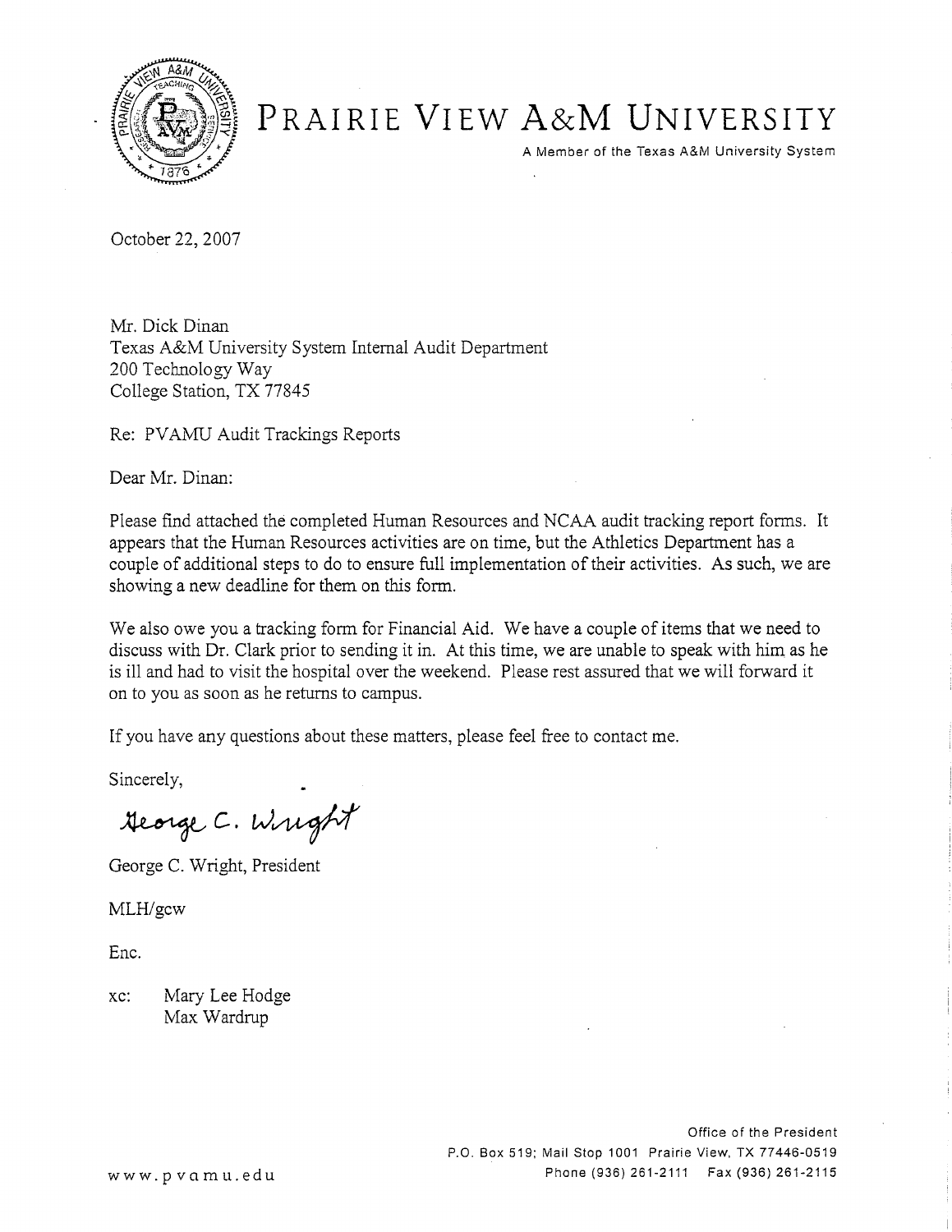#### University or Agency: PRAIRIE VIEW A&M UNIVERSITY State Audit: Internal Audit: PVAMU - Review of Human Resources - Project # - 20060502

Date of Request to Component: September 28, 2007 Response Due Date: October 22, 2007

ù,

Responsible Administrator: Mary Lee Hodge, Executive Vice President and Chief Financial Officer

| <b>Status Report on Audit Points</b>                                                                                                                                                                                                                                                                                          |             |               | Date of        | Comments on Implementation or Reason for |  |
|-------------------------------------------------------------------------------------------------------------------------------------------------------------------------------------------------------------------------------------------------------------------------------------------------------------------------------|-------------|---------------|----------------|------------------------------------------|--|
| <b>Audit Point</b><br>Section                                                                                                                                                                                                                                                                                                 | Target Date | <b>Status</b> | Implementation | Delay and New Target Date                |  |
| OBSERVATIONS, RECOMMENDATIONS, AND RESPONSES                                                                                                                                                                                                                                                                                  |             |               |                |                                          |  |
| 1. Governance Processes                                                                                                                                                                                                                                                                                                       |             |               |                |                                          |  |
| 1) Develop written procedures for processes carried out in<br>the day-to-day operations of the Office of Human<br>Resources. Develop goals and objectives, and<br>performance measures for HR and ensure they are<br>reviewed and updated annually. Implement a feedback<br>mechanism accessible to all University personnel. | 9/1/06      |               | 10/26/06       |                                          |  |
| 2. Termination Processes                                                                                                                                                                                                                                                                                                      |             |               |                |                                          |  |
| 1) Ensure that clearance forms are completed on all<br>employees terminated and that the submitted forms are<br>accurate and complete. Develop a procedure to ensure<br>that University assets are safeguarded in the event that a<br>terminated employee fails to complete the clearance form<br>process.                    | 8/1/06      |               | 06/30/06       |                                          |  |
| 3. Performance Evaluations                                                                                                                                                                                                                                                                                                    |             |               |                |                                          |  |
| 3a. Annual Performance Evaluations                                                                                                                                                                                                                                                                                            |             |               |                |                                          |  |

 $\sim$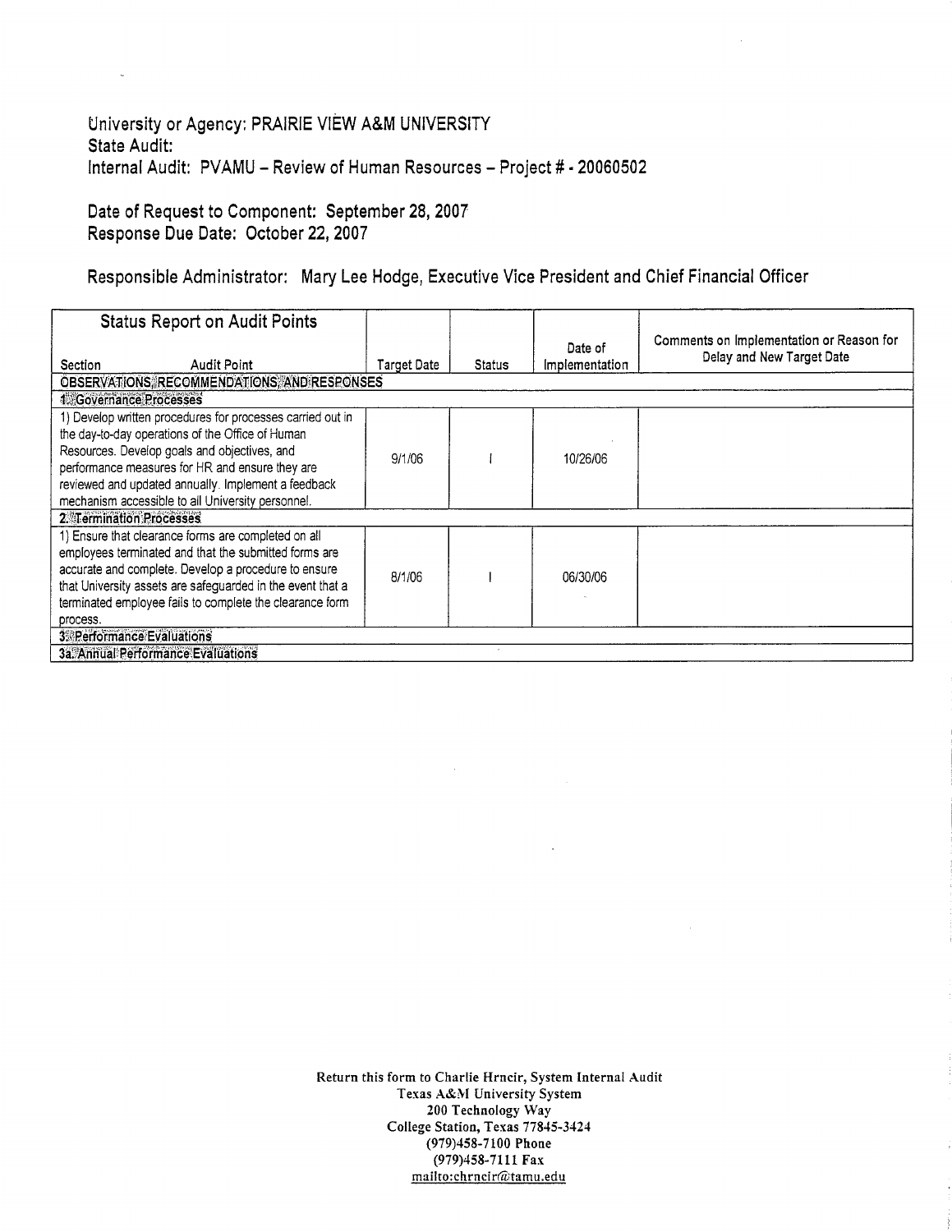| 1) Improve annual performance evaluation practices by:<br>• Training supervisors on the performance evaluation<br>process to ensure compliance with A&M System<br>regulations and University administrative procedures.<br>• Incorporating goal setting for staff development,<br>which is more than a review of employee's PDQ, into<br>the evaluation process and require this<br>documentation to be submitted to HR with the | 2/1/07<br>06/30/07<br>9/1/07 | 9/1/07   | Management implemented all annual performance<br>evaluation practices by 9/01/07. Prior to the<br>awarding of merit increases to staff recently,<br>management used the new process to verify that<br>all employees properly qualified for the proposed<br>merit increase, removed merit increases for those<br>that did not qualify, and reported discrepancies to<br>the appropriate supervisors.               |
|----------------------------------------------------------------------------------------------------------------------------------------------------------------------------------------------------------------------------------------------------------------------------------------------------------------------------------------------------------------------------------------------------------------------------------|------------------------------|----------|-------------------------------------------------------------------------------------------------------------------------------------------------------------------------------------------------------------------------------------------------------------------------------------------------------------------------------------------------------------------------------------------------------------------|
| evaluation form.<br>• Enhancing monitoring controls to ensure that<br>evaluations, reviewed position descriptions, and<br>goals and objectives are completed timely on<br>University forms and that higher or lower than<br>average ratings contain supporting comments.<br>• Reporting delinquent or incomplete evaluations to<br>increasingly higher levels of management to<br>encourage compliance.                          |                              |          | Management provided training to supervisors on<br>the performance evaluation process in January<br>2007 and will provide additional training for fiscal<br>year 2008 in November. 2007.<br>Management has incorporated goal settings for<br>staff development into the evaluation process and<br>requires this documentation to be submitted to HR<br>with the evaluation form.                                   |
|                                                                                                                                                                                                                                                                                                                                                                                                                                  |                              |          | Management has implemented<br>monitoring<br>controls to ensure evaluations, reviewed position<br>descriptions, and goals and objectives are<br>completed timely on University forms and that<br>higher or lower than average ratings contain<br>supporting comments.<br>Management has implemented a process to report<br>delinquent or incomplete evaluations<br>to.<br>increasingly higher level of management. |
| 3b. Support for Merit Increases                                                                                                                                                                                                                                                                                                                                                                                                  |                              |          |                                                                                                                                                                                                                                                                                                                                                                                                                   |
| 1) Train supervisors on the necessity of completing<br>performance evaluations to support salary actions.<br>Enhance monitoring controls to ensure that evaluations<br>are completed and that higher or lower than average<br>ratings contain supporting comments before pay actions<br>are approved.                                                                                                                            | 02/01/07                     | 01/15/07 |                                                                                                                                                                                                                                                                                                                                                                                                                   |

Return this form to Charlie Hrncir, System Internal Audit<br>Texas A&M University System<br>200 Technology Way<br>College Station, Texas 77845-3424 (979)458-7100 Phone  $(979)458-7111$  Fax<br>mailto:chrncir@tamu.edu

 $\ddot{\phantom{1}}$